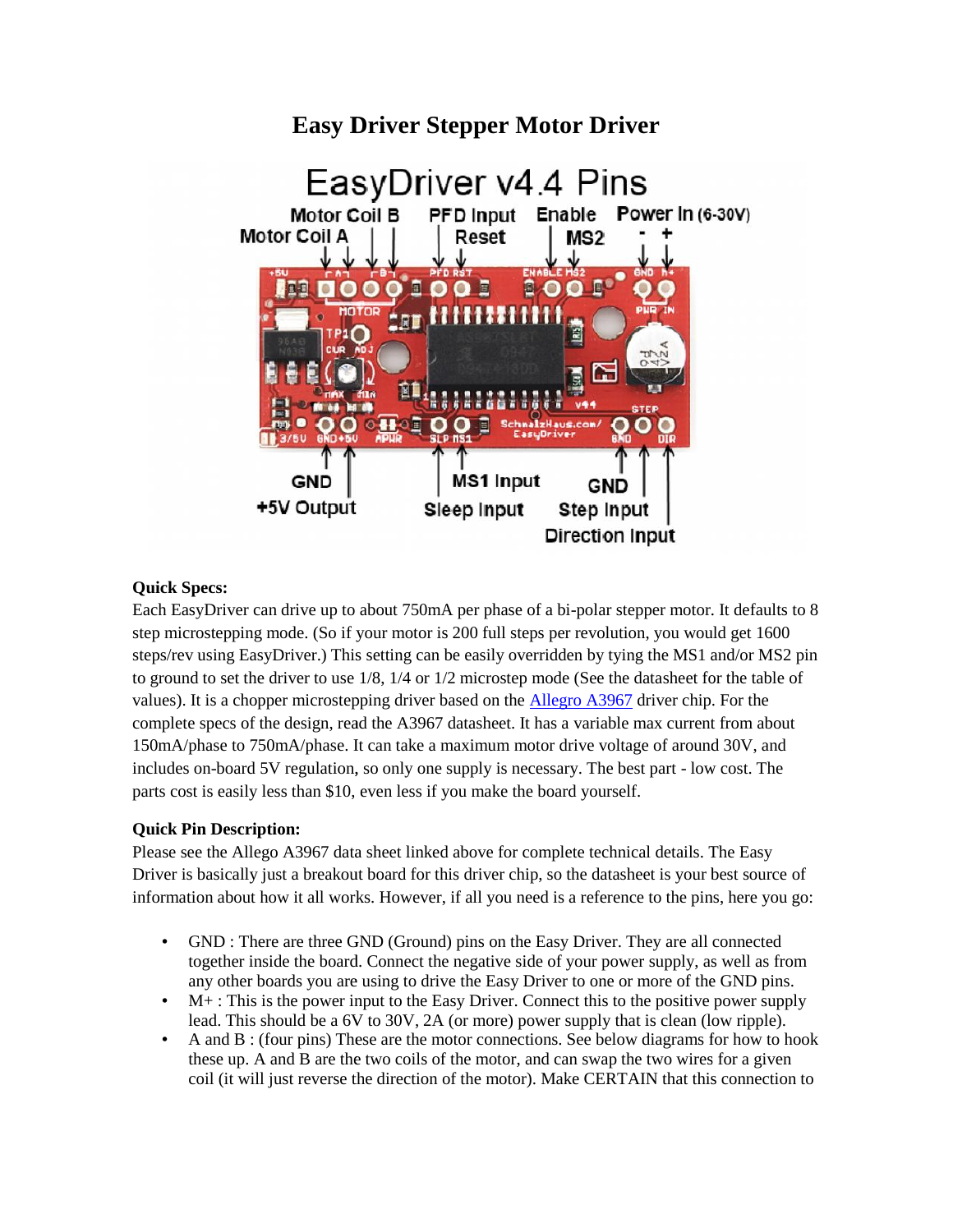the motor is solid, and NOT through a connector that has any chance of intermittent contact (which will fry the motor driver chip).

- STEP : This needs to be a 0V to 5V (or 0V to 3.3V if you've set your Easy Driver that way) digital signal. Each rising edge of this signal will cause one step (or microstep) to be taken.
- DIR (Direction) : This needs to be a 0V to 5V (or 0V to 3.3V if you've set your Easy Driver up that way) digital signal. The level if this signal (high/low) is sampled on each rising edge of STEP to determine which direction to take the step (or microstep).

That's it - those are the only signals that you absolutely need to connect to anything. All the rest below are optional - in other words, the Easy Driver sets them to reasonable default values.

- MS1/MS2 : These digital inputs control the microstepping mode. Possible settings are  $(MS1/MS2)$ : full step  $(0,0)$ , half step  $(1,0)$ ,  $1/4$  step  $(0,1)$ , and  $1/8$  step  $(1,1)$ : default).
- RST (reset) : This normally high input signal will reset the internal translator and disable all output drivers when pulled low.
- SLP (sleep) : This normally high input signal will minimize power consumption by disabling internal circuitry and the output drivers when pulled low.
- ENABLE : This normally low input signal will disable all outputs when pulled high.
- PFD : This one is complicated please see the datasheet for more information. We default it to slow decay mode, but you can over-ride with your own voltage on this pin. (or by populating R17)
- 5V : This is an OUTPUT pin that will provide either 5V (default) or 3.3V from the voltage regulator, at a small amount of current (say 50mA - depends on input voltage) to power a circuit that you may need powered. If you cut jumper APWR (SJ1) then you can use the 5V pin as a VCC input to the Easy Driver, powering it with your own VCC supply.

NOTE: Many people attempt this setup without connecting the grounds of the power supply, EasyDriver and Arduino (or other pulse source) together. It tends to not work that way! So make sure you always connect the grounds, and you'll have much better luck.

### **Version Notes:**

- EasyDriver V1 This was the first attempt. I had two boards fabbed at BatchPCB (Very highly recommended). The design worked fine but because the board was so small it got way too hot. Also did not have variable current limit or 5V regulator.
- EasyDriver V2 This was the second attempt. I had some boards fabbed at Futurlec without solder mask or silkscreen. The board was twice the size of V1, and routed to dissipate heat much better. The 5V regulator was added. I have since modded the completed boards to add the variable current limit.
- EasyDriver V3 A refined version of V2, with the variable current limit on the board, and switched to 0603 components. I have not had any of these boards fabbed yet, as I'm confident in the design from the V2 boards. - Update: SparkFun is now selling these, and they work fine.
- EasyDriver V4.2 Same footprint (as far as the holes go), slightly longer board, with lots of new features. Here are the difference from V3:
	- o Every I/O pin on the driver chip now comes out to headers, and is pulled up (or pulled down) with 10K resistors. This means you can now control every aspect of the driver chip yourself. You can change MS1 and MS2 to do full step, half step, quarter step or 1/8th step. You can put the chip to sleep or in reset (drastically reducing power consumption). Also, you get to play with PFD signal.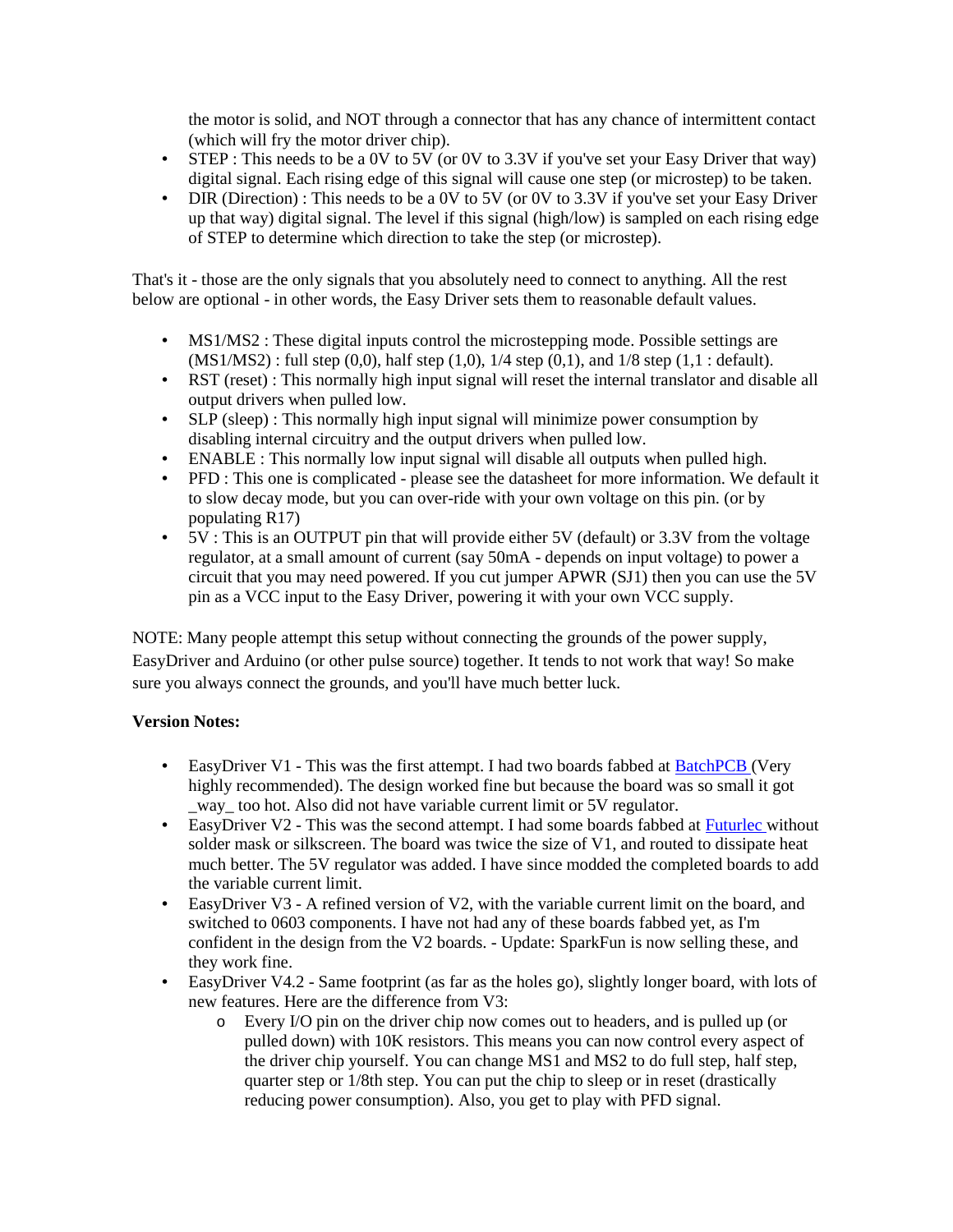- o That horrible tiny pot from V3 is now a somewhat larger pot. :-) The really nice thing is that it doesn't have continuous rotation, so you know where MIN and MAX current are (finally!).
- o A power-good LED has been added so you know when the EasyDriver has 5V from the on-board regulator.
- o A ground pin has been added next to the STEP and DIR pins. This allows for a 3 pin cable to your Arduino or whatever you use to drive the EasyDriver.
- o By soldering SJ2 closed, you can switch the logic supply voltage for the EasyDriver from 5V to 3.3V. This allows interfacing with things like 3.3V Arduinos or other processors that only output 3.3V.
- o If you want to supply your own logic power to the EasyDriver, cut jumper SJ1, and supply 3.3V or 5V into pin 1 of JP4.
- o If you want the EasyDriver to power some small circuit, you can use the 5V (or 3.3V) coming from pin 1 of JP4. How much current can you pull from here? Well, feel the regulator. If it is uncomfortably hot, then you're using too much. How hot it gets depends upon what voltage you supply to the EasyDriver.
- o TP1 allows you to put a meter on the VREF signal as you turn the current adjust pot. Measuring this voltage allows you to calculate the actual max current being supplied to the motor. See the schematic for information on how to do this math. I never do this myself - I adjust the pot until things 'feel' right on my motors since every situation is different.
- $\circ$  The value of the bulk cap is listed at 100 uF on the datasheet, but 47 uF is all that is really necessary. The bigger the better - but the Allegro datasheet says 47uF is fine. SparkFun may use 47uF caps on their boards and that's OK.
- EasyDriver V4.3 Exactly the same as V4.2 except two mounting holes have been added based on user requests.
- EasyDriver V4.4 Exactly the same as V4.3 except the MIN/MAX silk screen error has been fixed (well, not really, since the current adjustment pot got changed) See note Q9 below.

#### **Common Questions and Answers:**

**Q1)** My motor says it can only take 2.1V at 2A. Will the EasyDriver (running from up to 30V) blow up my motor or damage it in any way?

**A1)** Nope. You're safe. Motors are specified with DC flowing through their coils. But what we are concerned with is maximum current. The voltage spec of the motor doesn't really matter, using the EasyDriver. (Or any chopper driver, for that matter.) The EasyDriver will ramp up the voltage to the coil until the \_current\_ reaches the maximum set with the pot (max of 750mA). Then it will cut the power to the coil until the current dips down again, then re-apply power, over and over again, about 20,000 times per second. Any motor that's rated for 150mA/coil (or more) will work with the Easy Driver just fine, no matter what it's voltage rating. Note that if your motor is rated for less than 750mA/phase, you should adjust the current set pot on the EasyDriver to dial down the maximum coil current to match your motor.

**Q2)** So shouldn't I run the power to the EasyDriver at the voltage that my motor is rated for? (i.e. 2.1V as per the above example)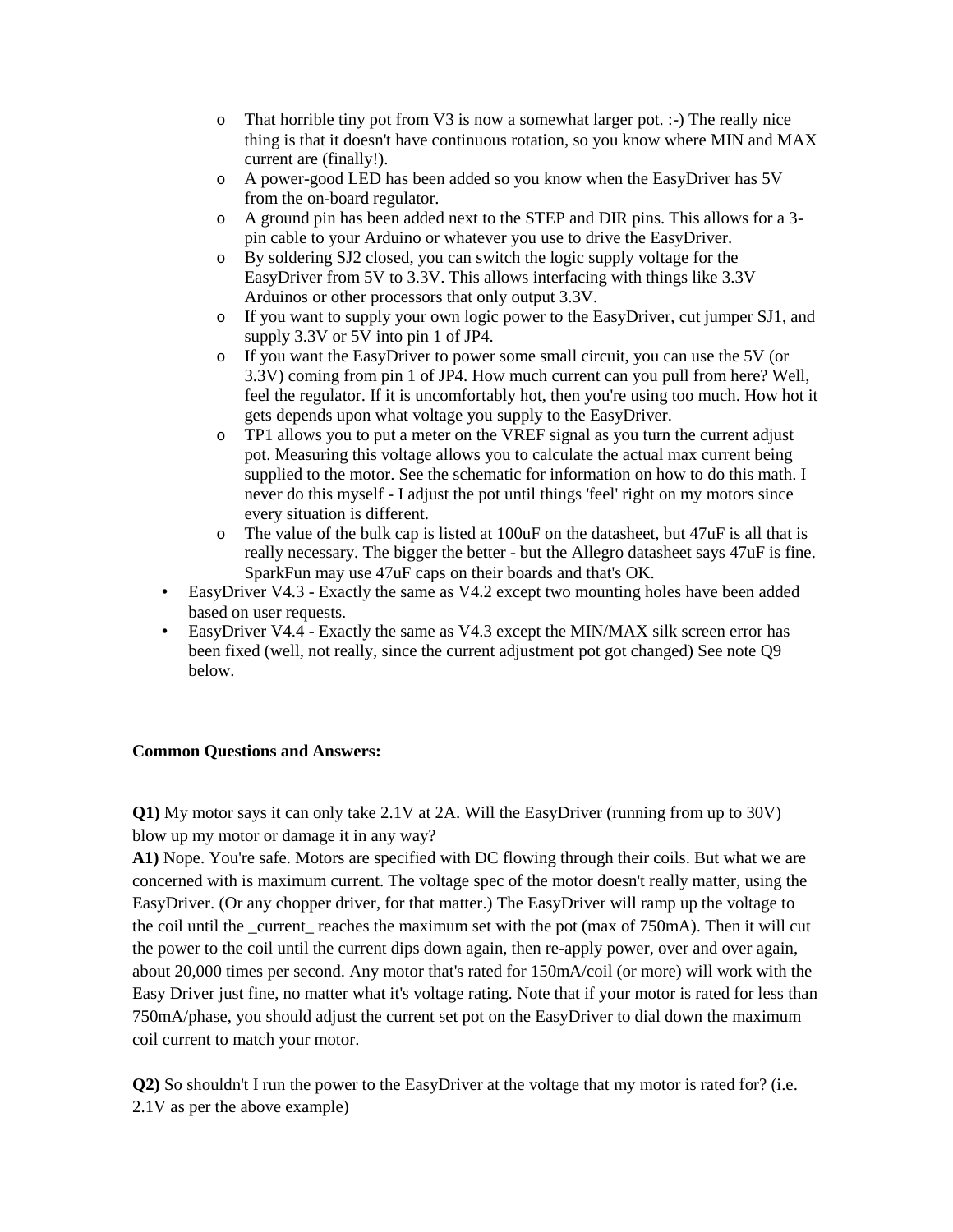**A2)** No. The voltage rating of the motor DOES NOT MATTER. Really. Trust me on this. At least to a point. You want to run the EasyDriver with as high a voltage as needed for your application. Lower voltages produce a lot less heat (on the ED and the motor) but produce lower maximum speed and torque. Higher voltages (up to 30V) get you more torque at higher speeds, but your ED will get much hotter. You make the decision. Also, the higher the input voltage, the greater chance of frying your ED if your motor wires come undone for some reason. Most people are perfectly happy running their ED at 12V, and there are tons of power supplies that work great at 12V and are cheap. The technical reason for this is that the Easy Driver is acting like a switching power supply. It is stepping down the voltage and stepping up the current. The coil of the motor is basically like the inductor in a buck converter. The chopper circuit switches the coil voltage on and off to maintain a constant current through the coil.

Note that you can run the EasyDriver with a supply voltage of as low as about 3V. This does NOT mean that you will get good stepper motor performance at that voltage (actually, I can almost guarantee you will not). However, even at 7V or 9V, the torque on most stepper motors is near their max, at lower speed. Where you really need the higher input voltage is at higher step speeds.

Another important point that a lot of people don't realize is that many times, you don't really need the full, rated torque of the motor for your application. For example, the small stepper motor from SparkFun (https://www.sparkfun.com/products/9238), develops a very large percentage of its fully rated torque even with 9V of input to the Easy Driver and the current adjustment turned all the way down to 150mA/coil. In other words, you probably don't have to break you back trying to make out the motor's rated current, and thus rated torque. Try it in your system first - you may be surprised with how much torque can be generated with a smaller current and voltage.

#### **Q3)** How much current does my power supply need to produce?

**A3)** The max that the EasyDriver can shove into the motor is 750mA/coil. With 2 coils per motor, that's 1.5A. So your power supply needs at least 1.5A to be completely safe. However, you can normally get away with less than that and still be just fine. Because of the way a chopper driver works, the driver and motor actually form a sort of switching power supply. Let's say that in order to reach 750mA/coil, the ED needs to only ramp up the voltage to the coil to 6V. So if you're supplying the ED with 12V, then the driver is working like a step down power supply from 12V to 6V (we're sweeping a lot of things under the rug here, but stick with me) so we only need to supply it with half of the current it's sending to the motor (because the voltage is cut in half, we only need to supply half the current going into the motor). So in this case, you'd only need a power supply of 750mA. The best advice here is to experiment. If your power supply is not 'strong' enough, the voltage will dip and you will drop steps. (i.e. not enough torque to keep the motor in the commanded position).

See the table under question 14 below for some experimental data I took.

**Q4)** So why does my bench power supply show 12V at 400mA when I know my motor should be drawing 750mA/phase (1.5A total)? Huh smarty pants?

**A4)** See above answer. Because of the way a chopper drive works is the real answer. You can NOT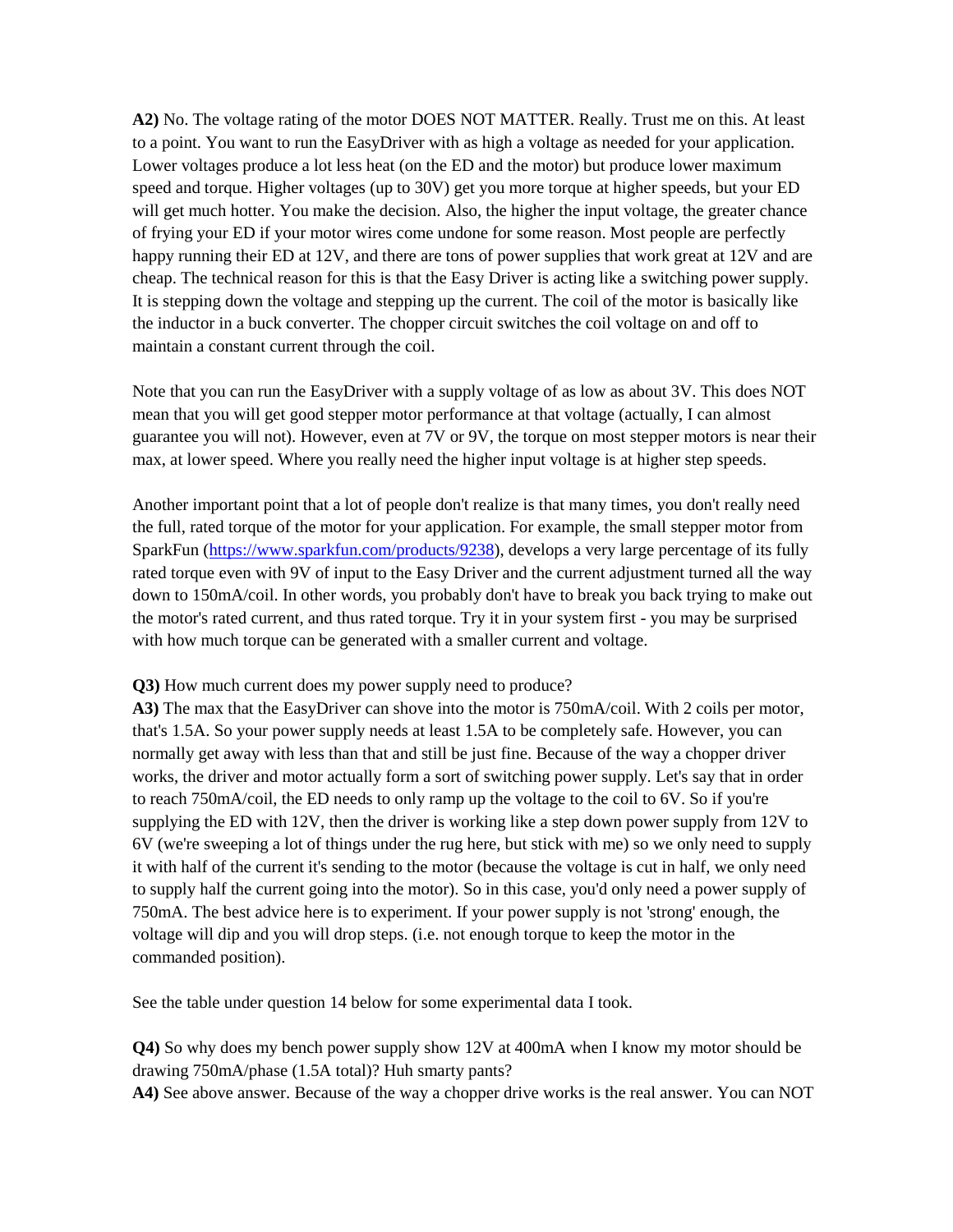trust any sort of power supply current measurement in order to measure the actual coil current at any point in time. In actuality, it is really hard to measure the actual current being delivered to the coil, even if the motor is not moving. You need a special amp meter attachment for a scope. The ones I've used at work are about \$5K each. (just for the stinkin' probe) So we just rent them when we need them.

Also, see table under question 14 below for actual data supporting this answer. The coil current is not equal the power supply current. (Power supply current is always less than the sum of both coil currents.)

### **Q5)** How do I adjust the current limit?

**A5)** Just turn R16 - the 10K current limit pot. At one limit, it will tell the driver chip to supply up to 750mA (limited by coil resistance and input voltage) per coil. At the other limit, it is 150mA/coil. More recent EasyDriver boards have silk screen words MIN and MAX, but you can not trust them. This is because we can never be sure what pot SparkFun uses to build the boards, and some pots are backwards from the others. So always measure the voltage at TP1 and use that as your guide for knowing which way is MAX (maximum TP1 voltage) and MIN (minimum TP1 voltage).

### **Q5.1)** What kind of stepper motors can I use EasyDriver with?

**A5.1)** The Allegro 3967 driver chip that the EasyDriver is based off of is a bi-polar driver. This means it has a true H-bridge design internally, and sends current both ways through each of the two coils. You can use 4-wire, 6-wire or 8-wire stepper motors. The only kind you can't use is 5-wire stepper motors. (They need uni-polar drivers.)

Here's a little drawing on one way to hook up a six wire stepper motor to the EasyDriver.

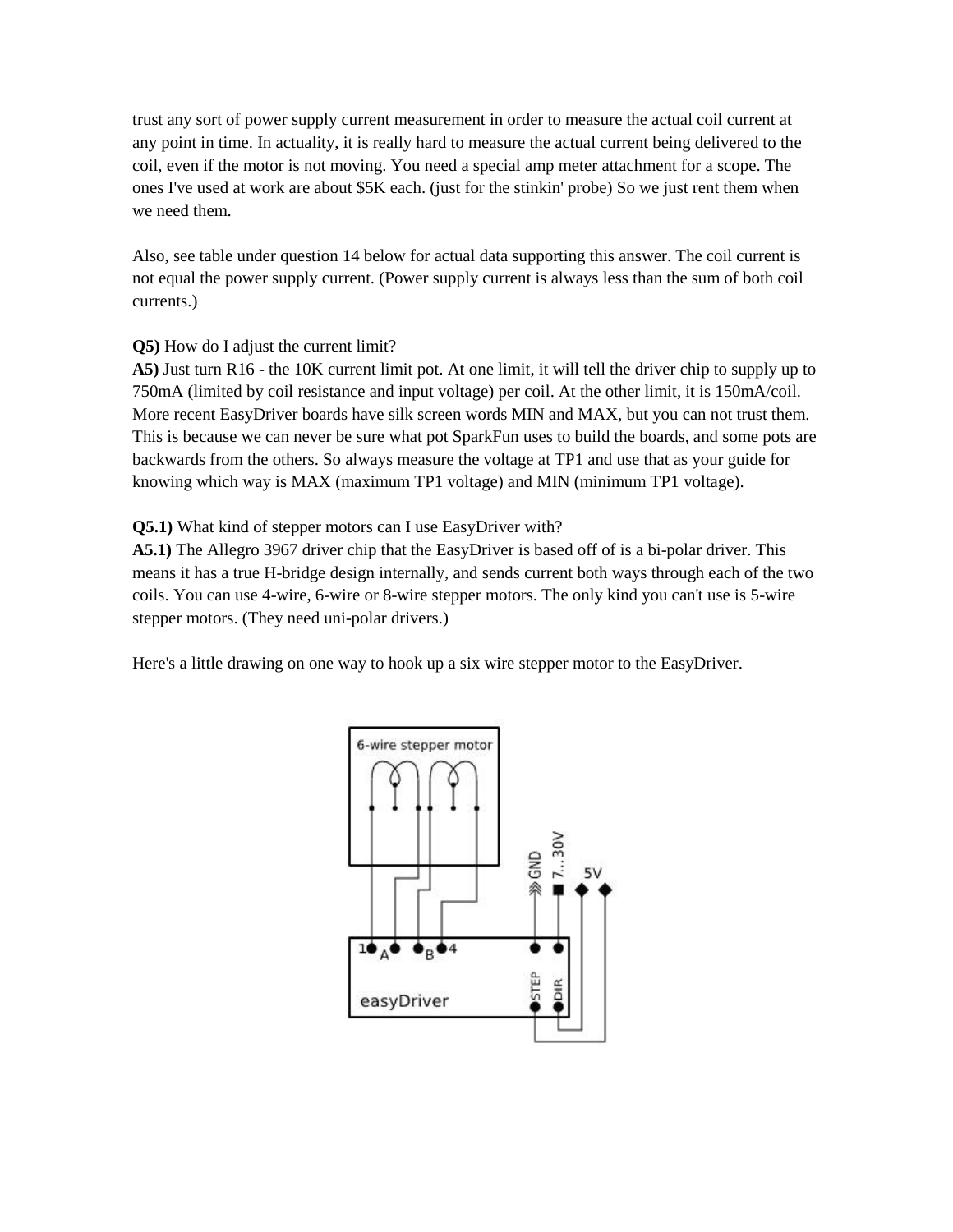#### **Q6)** Why does EasyDriver get so hot?

**A6)** PWM current limiting drivers (so-called 'chopper' drivers) are turning the coil currents on and off very rapidly. This makes sure that the maximum amount of current (as set by R16, the current set pot) is \_always\_ flowing through the coils of the stepper motor, even if it is not moving at all. That's just how these things work. It means that the driver is constantly passing that much current through, and because its internal resistance is not zero, it dissipates some heat. If you turn R16 all the way up so that 750mA flows through each coil, the entire EasyDriver board will get hot to the touch. I've never burned my finger on it, but it certainly gets hot. (At the minimum - about 150mA/coil - it only gets barely warm.) You can put a small fan blowing across the board if you want to. But fear not, the driver chip has a thermal cut out at 165 degrees C, so it will protect itself. The boards have quite a bit of copper pour on them, to maximize heat dissipation, which helps a lot. Also the voltage regulator gets quite hot - this is because the driver chip needs 70mA at 5V for its logic supply. Depending upon what voltage you use into the M+ pin, the voltage regulator needs to drop that down to 5V (and throw the rest away as heat). So the higher the M+ voltage, the hotter that regulator will get.

For actual quantitative data, see question 14 below.

#### **Q7)** What hardware/software can I use to test my EasyDriver?

**A7)** Here's what I do. I solder headers in the pins of the EasyDriver and put it into a breadboard. I solder the wires on my stepper motor to a 4-pin .100" male header, and plug that into the breadboard so it connects properly to the EasyDriver. Then I take a PC power supply, and use the 12V from that into the GND and M+ pins on the EasyDriver. Then I tie the DIR pin to Ground with a wire. Then I take a square wave with a frequency of about 500Hz and put it into the STEP pin. This I generate with a signal generator or an Arduino or UBW. The motor should be spinning at this point. You can then take the DIR pin and connect it to +5V to see the motor go in the other direction. As the motor is running, you can slowly adjust the current adjust pot to see the effect that it has on the smoothness of the motor's motion.

#### **Q8)** How do I connect my EasyDriver up?

**A8) (For Version 4.2 and above)** All of the pins on the EasyDriver are on a .100" grid. If you solder .100 headers into the pins you want to use, it plugs into a standard breadboard. Once you plug it into a breadboard, you can then plug in your stepper motor to the four motor pins (JP3), your 8V to 30V motor power to the GND and M+ PWR IN pins (JP1), and your Step and Direction signals to the STEP, DIR and GND pins (JP2). The GND pin in the lower left corner of the board is really only there for mechanical support, but it is tied to ground and you can use it as such if you want. You could also construct a simple 'carrier' board (on a proto board or some such) with female .100" headers for all for the EasyDriver pins. Then it would be easy to wire up as many EasyDrivers as you wanted to drive lots of stepper motors.

**A8) (For Version 3)** All nine of the pins on the EasyDriver are on a .100" grid. This means it plugs into a standard breadboard. Once you plug it into a breadboard, you can then plug in your stepper motor to the four motor pins (JP4), your 5V to 30V motor power to the GND and V+ pins (JP1),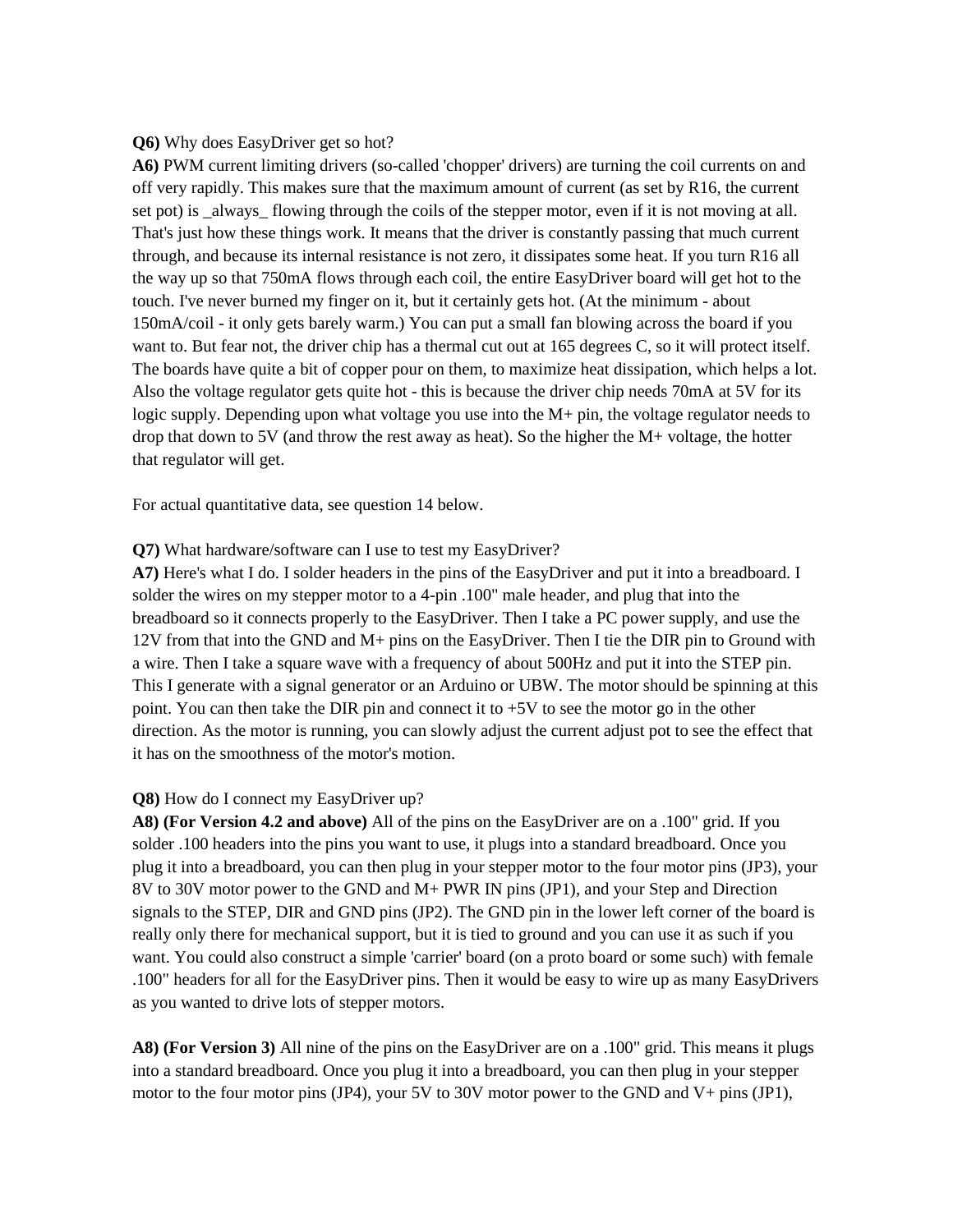and your Step and Direction signals to the STP and DIR pins (J3). The GND pin in the lower left corner of the board is really only there for mechanical support, but it is tied to ground and you can use it as such.You could also construct a simple 'carrier' board (on a proto board or some such) with female .100" headers for all for the EasyDriver pins. Then it would be easy to wire up as many EasyDrivers as you wanted to drive lots of stepper motors.

**Q9)** My Easy Driver's labels don't match what I see in the picture. Why not? And how do I know which way to turn the current adjustment pot?

**A9)** There are some mistakes with the EasyDriver silk screen on previous board revs. On some of the earlier versions the STEP pin is not labeled, and the motor coil output pins are not clearly marked. This diagram should help clear up any problems:



One important thing to note is that, on various versions, I've gotten the silk screen for the MIN/MAX of the current adjustment pot backwards and SparkFun has used various potentiometers that have reversed directions (thus making the 'correct' silk screen backwards again). SO! You never really can trust the silk screen on the Easy Driver. Instead, what you need to do is put a volt meter on the TP1 test point (which is connected to the VRef pin on the driver chip) and measure its voltage with respect to ground. The largest voltage on that test point (normally 5V) will result in the largest current through the motor coils (750mA), and the smallest voltage on TP1 (1V) corresponds to the least current through the motor coils (150mA).

**Q10**) Man, this is a lot of work to just use the A3967 chip. Can't I just solder down a bunch of A3967s on my own board design and save a ton of money? A3967s on my own board design and save a ton of money? A10) Sure. <grin> The EasyDriver board is for people who want to spend a little bit of money and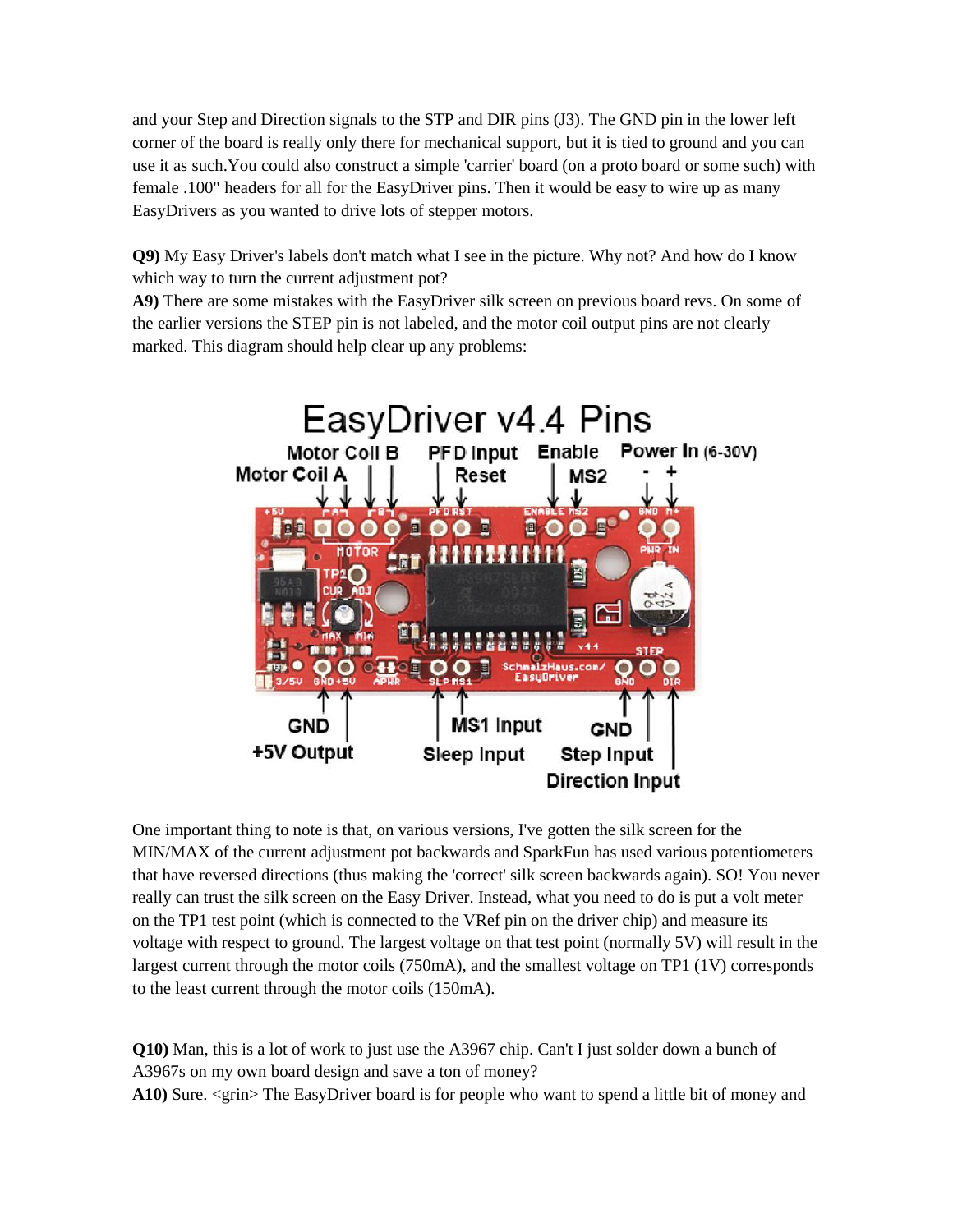not have to worry about making their own board to hold the driver chip. It is for people who want a design that will 'just work' instead of having to try stuff out for themselves. It is for 'software folk' (like myself) who want to spend time writing code, not debugging hardware. It is for people who want to build an EggBot but can't get the 5804B chips. If you're designing your own board, then don't use an EasyDriver! Just put the chip down on your own board yourself.

**Q11)** The datasheet for the driver chip shows that the motor connects to pins OUT1A, OUT1B, OUT2A and OUT2B, and the diagram in the datasheet has one coil connected across OUT1A and OUT1B, and the other across OUT2A and OUT2B. But the Easy Driver only has A, A, B, B for motor connections, and it looks like one coil should be connected across the two A pins and the other across the two B pins. What's up with that?

**A11)** Yeah. Ooops. Clearly that was a pretty bad choice for the Easy Driver labels. On a bi-polar stepper motor, there are four wires that connect to two coils. Each coils has two wires. The Easy Driver calls those two coils A and B. So one coils' wires are to be connected across the two A pins, and the other coils' wires are to be connected across the B pins. The driver chip datasheet refers to these two coils as coil 1 and coil 2. Sorry for the confusion. See the diagram above for the accurate connection diagram for the Easy Driver.

**Q12)** So what's the deal with microsteps? How do I set what number of microsteps are used? **A12)** Microsteps are a way to take a single, full step, and break it down into smaller steps. The A3967 driver chip carefully controls the current to each coil to cause the rotate to move to positions in between the normal full step positions. This allows for smoother motion, reduced mid-band resonance, and higher positional accuracy and resolution at the expense of a more complicated driver and somewhat reduced torque.

The Easy Driver is able to operate in 1/8th, 1/4, half, and full step (2 phase) modes. These four modes are selected by the logic levels on the MS1 and MS2 input pins. Normally, the pull-up resistors on the Easy Driver hold MS1 and MS2 high, which results in a default setting of 1/8th microstep mode. You can pull either or both to ground to select the other 3 modes if you want. See the table below:

| MS1  | MS <sub>2</sub> | <b>Resolution</b>   |
|------|-----------------|---------------------|
| low  | low             | Full Step (2 phase) |
| high | low             | Half step           |
| low  | high            | Quarter step        |
| high | high            | Eight step          |

**Q13)** Help! I think my Easy Driver is not working like it should. How can I know if it's become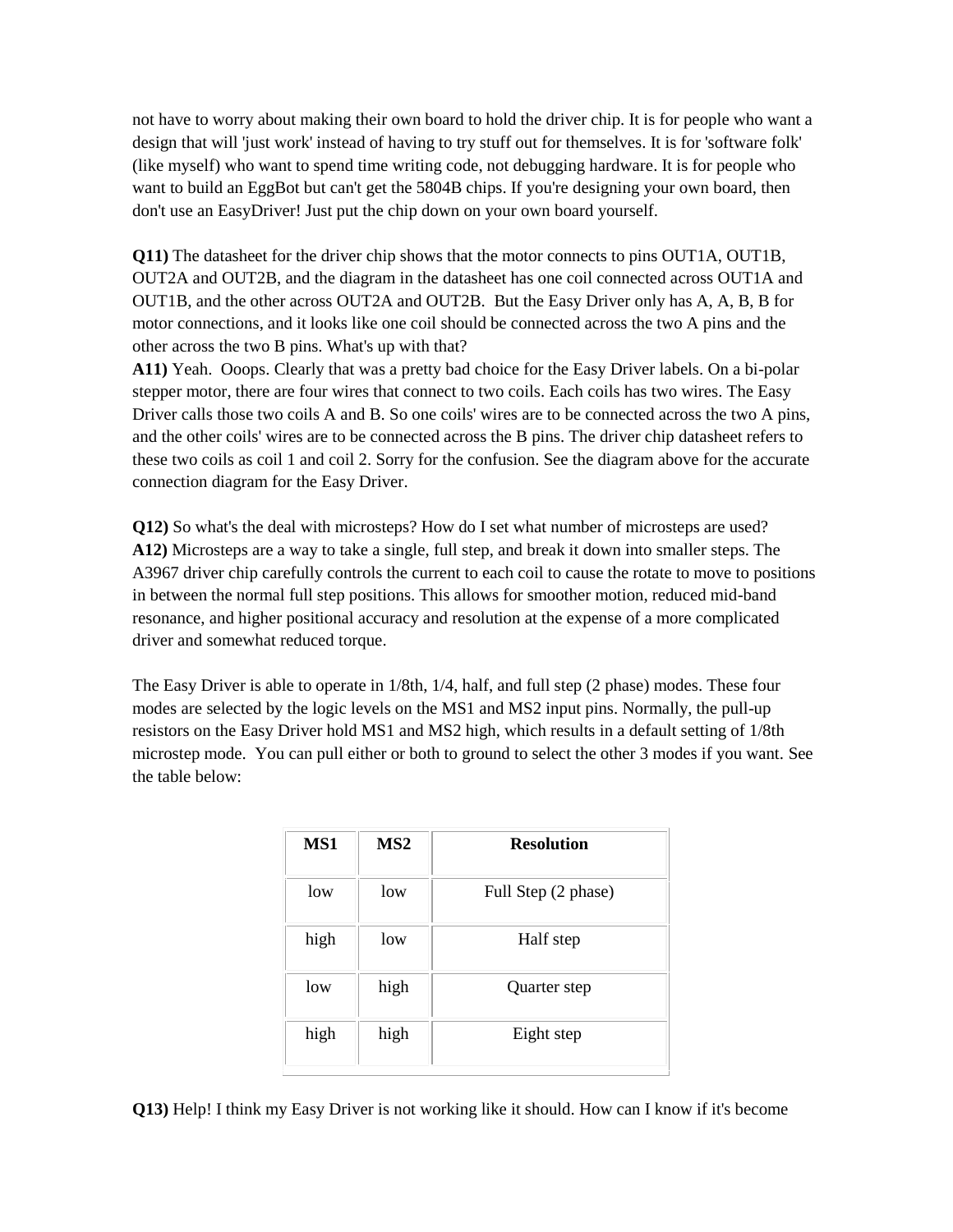#### damaged?

**A13)** One thing you can do is to measure some of the resistances and voltages on the board to see if it has become damaged.

- 1. With everything disconnected from the ED, measure the resistance from each of the four motor output pins to GND and M+. All 8 of these measurements should be over 1MOhm.
- 2. Again with everything disconnected, measure the resistance between the four motor output pins themselves. And again, all measurements should be over 1MOhm.
- 3. Again with everything disconnected, measure the resistance from STEP and DIR to GND and +5V pins. Again, all of these should read greater than 1MOhm.
- 4. Now connect just GND and M+. Do not connect anything else to the ED. The LED should come on and stay on. Measure the voltage at +5V to GND. It should be right around 5V.
- 5. Now measure the voltage at each of the four motor output pins to GND. Two of them should read at about the same voltage that is at  $M+$  (your power supply voltage - mine is 12V), and the other two should be almost zero - I measure 0.018V.
- 6. Also check for any missing components. SparkFun has been known to ship boards with resistors or capacitors missing. See the picture above - there is \_supposed\_ to be one part missing, but only one. (It's the resistor to the right of the word MOTOR.) If your board has any missing parts, it might not work well.

If all of those measurements pass, it doesn't mean you ED is not smoked, but it does rule out internal shorts, which is the most common failure mode for these driver chips.

**Q14)** But Brian, can't you give us some real world numbers for power consumption and heat and stuff like that?

**A14)** Sure! Here you go. Here are some temperatures I measured.

The test setup was as follows:

- Lab grade power supply powering a v4.4 Easy Driver.
- Current limit pot set to maximum current (750mA/coil) which was called MIN on silk screen.
- Digilent chipKIT uC32 board running simple AccelStepper sample program which ramped speed from 0 steps/second (for 2 seconds) to 2500 steps/second (for 8 seconds) repeating.
- Ambient temp in my lab was 70F (21C).
- For each test I let the system run for about 30 minutes at each input voltage to stabilize the temps.
- EasyDriver was mounted on a breadboard, and no cooling was used.
- Temperatures were taken using a calibrated IR thermometer.
- The coil current was measured with a IProber 520 current probe connected to a Rigol DS11102D scope.

Notes on testing: The coil current is not 750mA for some motors and input voltages because the coil resistance limits the current, not the chopping of the driver chip. With the ROB-09238 motor, you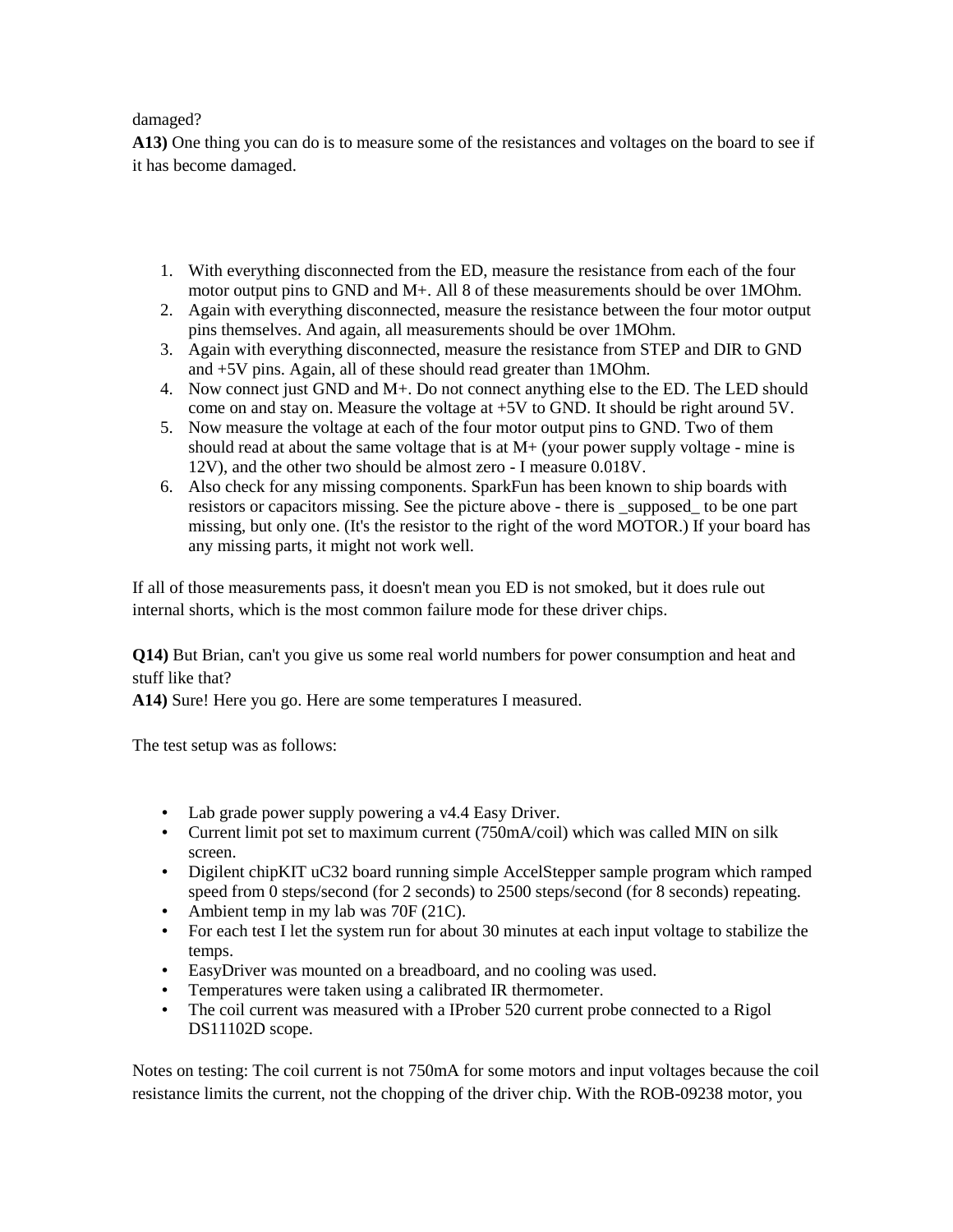can never reach full current because of the coil resistance. The driver chip's internal thermal shutdown temp is 329F (165C). With some combinations of motor and input voltage, the driver chip will go into thermal cutoff because this internal temperature is achieved inside the driver chip. I have marked these in the table with red cell color. When the chip does this, it will cycle the output drivers to the motor on and off (about 1 second on, 1 second off). And yes, I exceeded the rated current for ROB-09238 (330mA) and ROB-10551 (400mA). Normally, you would set the current adjustment pot so that the EasyDriver delivers the max current that your particular motor is rated for. But I wanted to show maximum currents and heating with this table.

|                         |                                                 | $32oz-in$ torque)                                         |                                                             |                             |                                   |
|-------------------------|-------------------------------------------------|-----------------------------------------------------------|-------------------------------------------------------------|-----------------------------|-----------------------------------|
| Input<br><b>Voltage</b> | <b>Power Supply</b><br><b>Current</b><br>@ rest | <b>Power Supply</b><br><b>Current</b><br>@ 2500 steps/sec | <b>Actual Coil</b><br><b>Current</b><br>@ 2500<br>steps/sec | <b>Motor</b><br><b>Temp</b> | <b>Driver Chip</b><br><b>Temp</b> |
| 9V                      | 450 mA                                          | 120 mA                                                    | 138 mA                                                      | 86F (30C)                   | 121F (49C)                        |
| 12V                     | 600 mA                                          | 190 mA                                                    | 224 mA                                                      | 113F<br>(45C)               | 152F (67C)                        |
| 24V                     | 1.1A                                            | 440 mA                                                    | 475 mA                                                      | 217F<br>(103C)              | 213F (101C)                       |
| 30V                     | 1.0A                                            | 540 mA                                                    | 600 mA                                                      | 225F<br>(107C)              | 240F (116C)                       |

|                         |                                                 |                                                              | in torque)                                                  |                      | Motor = $\frac{\text{v}}{\text{Stepper Motor}}$ - 68 oz.in", SparkFun ROB-10846 (coil resistance = 1.8 ohms, 68 oz- |
|-------------------------|-------------------------------------------------|--------------------------------------------------------------|-------------------------------------------------------------|----------------------|---------------------------------------------------------------------------------------------------------------------|
| Input<br><b>Voltage</b> | <b>Power Supply</b><br><b>Current</b><br>@ rest | <b>Power Supply</b><br><b>Current</b><br>@ 2500<br>steps/sec | <b>Actual Coil</b><br><b>Current</b><br>@ 2500<br>steps/sec | <b>Motor</b><br>Temp | <b>Driver Chip Temp</b>                                                                                             |
| 9V                      | $470 \text{ mA}$                                | 510 mA                                                       | 780 mA                                                      |                      | 83F (28C) 266F (130C)                                                                                               |
| 12V                     | $360 \text{ mA}$                                | 390 mA                                                       | 780 mA                                                      | 85F (29C)            | $\parallel$ 270F (132C)                                                                                             |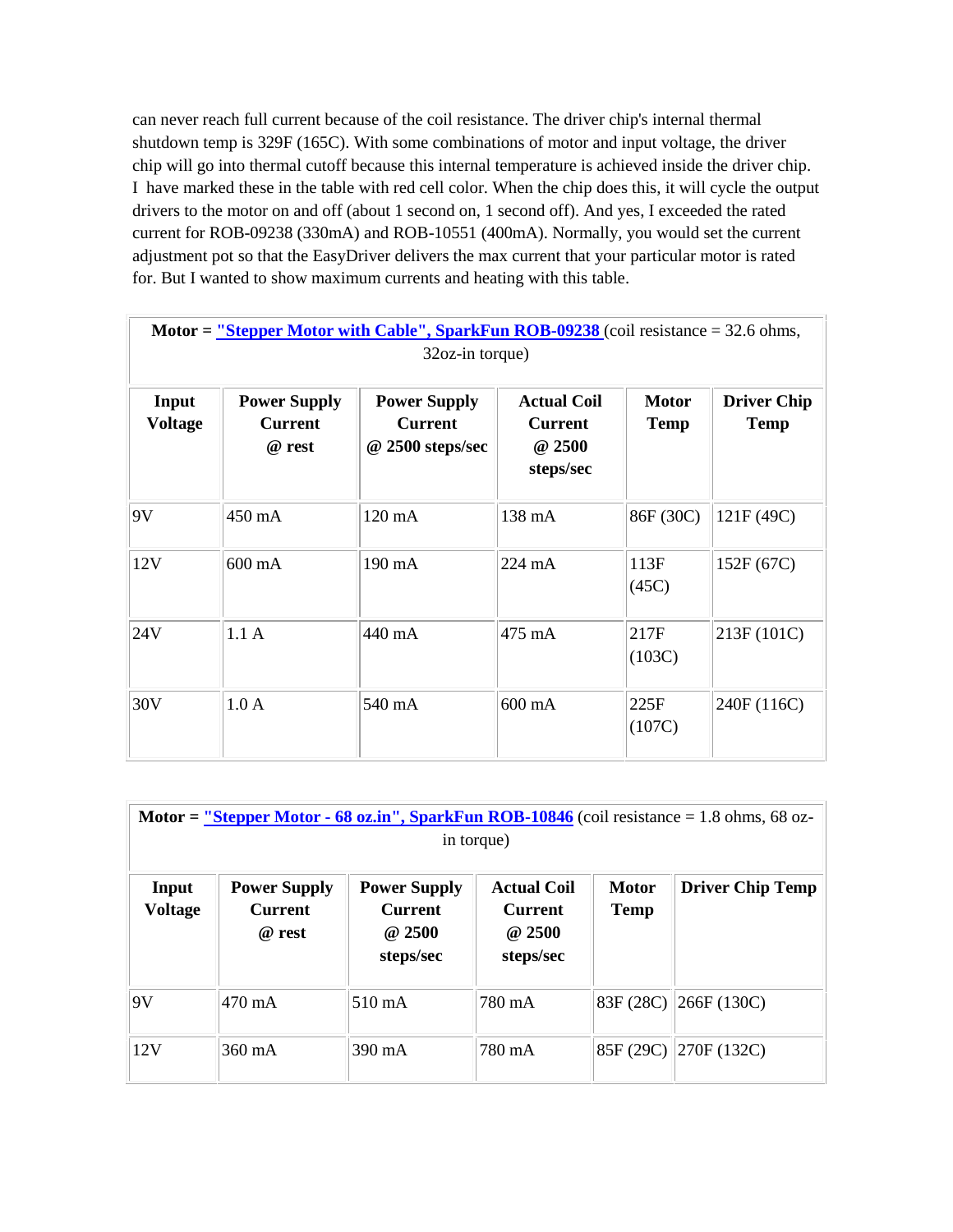| 124V | $210 \text{ mA}$ | $240 \text{ mA}$ | 780 mA | 85F (29C) 277F (136C)<br>(thermal limiting) |
|------|------------------|------------------|--------|---------------------------------------------|
| 30V  | $210 \text{ mA}$ | $220 \text{ mA}$ | 780 mA | 85F (29C) 277F (136C)<br>(thermal limiting) |

| <b>Motor = <math>\frac{\text{vSmall Stephen Motor}}{\text{Soft}}</math>, SparkFun ROB-10551</b> (coil resistance = 4 ohms) |                                                 |                                                              |                                                             |                             |                                   |
|----------------------------------------------------------------------------------------------------------------------------|-------------------------------------------------|--------------------------------------------------------------|-------------------------------------------------------------|-----------------------------|-----------------------------------|
| Input<br><b>Voltage</b>                                                                                                    | <b>Power Supply</b><br><b>Current</b><br>@ rest | <b>Power Supply</b><br><b>Current</b><br>@ 2500<br>steps/sec | <b>Actual Coil</b><br><b>Current</b><br>@ 2500<br>steps/sec | <b>Motor</b><br><b>Temp</b> | <b>Driver Chip Temp</b>           |
| 9V                                                                                                                         | 650 mA                                          | 690 mA                                                       | 780 mA                                                      |                             | 98F (36C) 263F (128C)             |
| 12V                                                                                                                        | 490 mA                                          | 580 mA                                                       | 780 mA                                                      | 100F<br>(38C)               | 270F (132C)                       |
| 24V                                                                                                                        | $270 \text{ mA}$                                | $320 \text{ mA}$                                             | 780 mA                                                      | 130F<br>(54C)               | 276F (136C)                       |
| 30V                                                                                                                        | 250 mA                                          | 280 mA                                                       | 780 mA                                                      | 135F<br>(57C)               | 282F (139C)<br>(thermal limiting) |

**Q15)** So I see that the EasyDriver has a pin labeled 5V. What is it for?

**A15)** Well, based on user's e-mails to me, there is a lot of confusion about this pin. It is NOT for powering the Easy Driver at 5V. In other words, it is NOT a power input, or input of any kind. In fact, it's an output pin! Yup, the EasyDriver's 5V regulator has some extra juice, and so we brought out the 5V output of the regulator for you to use if you want. This means that you can connect other things to this pin that need 5V to operate, and the EasyDriver will power them. To a limit, of course.

So how much power can you pull from the 5V pin before bad things happen? Well, I really wanted to know - not using calculations, but some real world experimentation numbers. So I took an EasyDriver and put a variable resistor across the 5V and GND pins and measured the temperature of the 5V regulator chip on the EasyDriver as I pulled more and more current through the 5V pin. Note that this is current in addition to what's needed to power the A3967 and LED. For each input voltage (to the M+ and GND pins) I increased the load on the 5V pin until the voltage started to dip from 5.00V indicating the regulator was going into thermal limit. Here's what I got: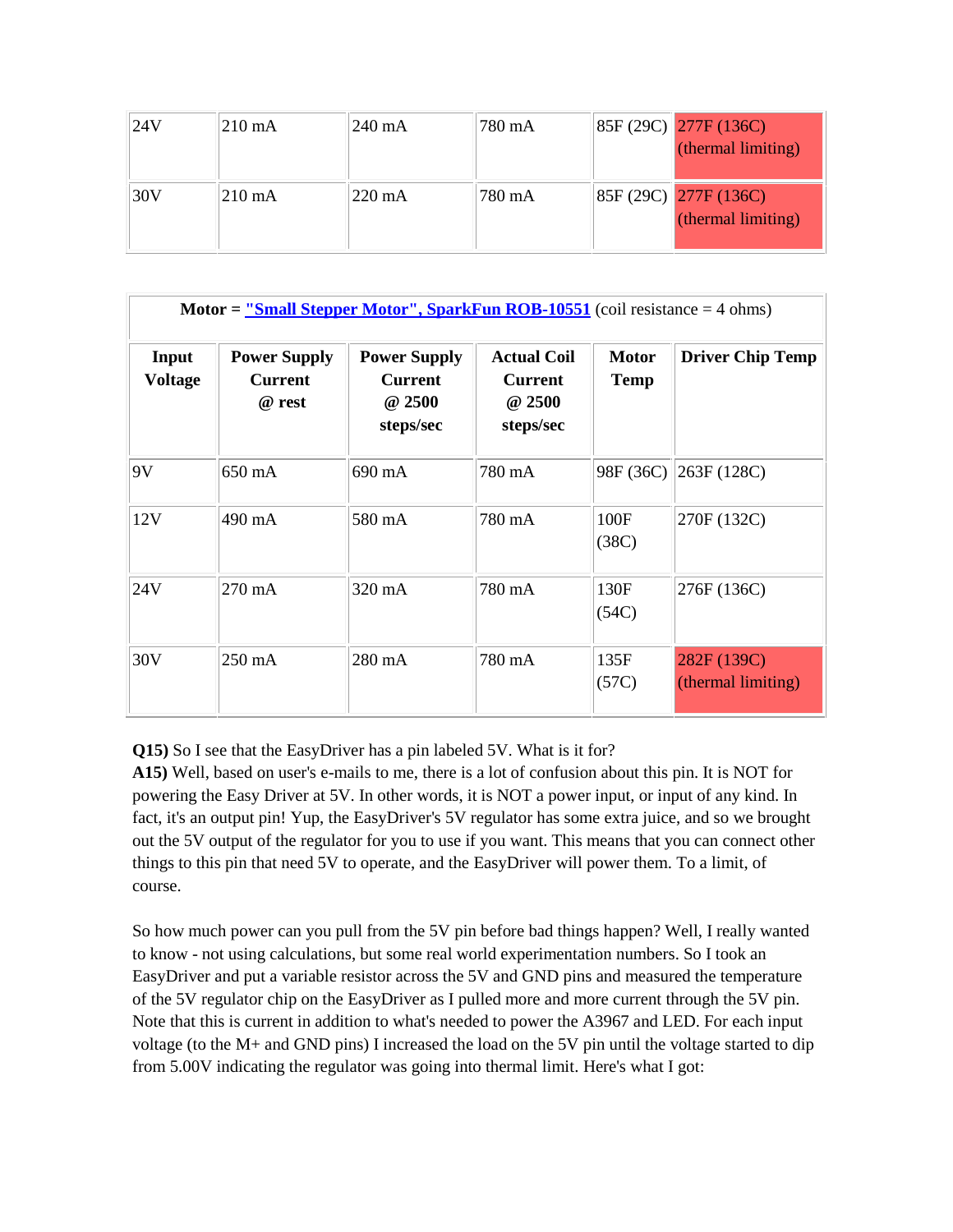| Easy Driver v4.4, no motor connected to EasyDriver, temperature read with IR probe on 5V<br>regulator chip, ambient temp = $72F (22C)$ |                            |  |  |  |
|----------------------------------------------------------------------------------------------------------------------------------------|----------------------------|--|--|--|
| Current used from 5V pin                                                                                                               | <b>Regulator Chip Temp</b> |  |  |  |
| $355 \text{ mA}$                                                                                                                       | (thermal limiting)         |  |  |  |
| $175 \text{ mA}$                                                                                                                       | (thermal limiting)         |  |  |  |
| $26 \text{ mA}$                                                                                                                        | (thermal limiting)         |  |  |  |
|                                                                                                                                        |                            |  |  |  |

### **Q16)** What do the two jumpers do on the board?

**A16)** The way I designed the EasyDriver is with a power supply that can supply either 3.3V or 5V to the EasyDriver's logic-level power rail (Vcc on the schematic). This allows people to use the Easy Driver with microcontroller that output either 3.3V or 5V control signals.

The 3/5V jumper (SJ2 on the schematic) comes 'open' from the factory (no connection between the pads) and thus is supplying 5V to the driver chip, and thus by default the Easy Driver works with 5V control input levels.

To use the EasyDriver with 3.3V logic levels, simply solder a blob of solder on the 3/5V jumper pads. This will set the Vcc on the Easy Driver to 3.3V.

The other jumper is labeled APWR on the board and is called SJ1 on the schematic. If you look very carefully on your Easy Driver, you will see a thin copper trace between the two jumper pads. From the factory, this jumper is 'closed' (i.e. shorted) by that little piece of copper on the board. So even though there is no solder blob there, it is in fact shorted.

The purpose of APWR is to allow users to disconnect the built-in logic power supply of the EasyDriver and power it using their own 5V or 3.3V logic level power supply. You might want to do this for power savings reasons. For example, if you're using a 24V M+ motor power supply for the EasyDriver, the built-in voltage regulator (IC2 on the schematic) will get very hot because it's dropping that 24V down to 5V and giving up all of that extra voltage as heat. This is very inefficient and will raise the temperature of the board.

Instead, if you already have a 5V power supply in your project (say a switching power supply that's powering your microcontroller), you can use that 5V power supply to power the Easy Driver as well as your other components. The way you do that is to cut that little trace in the APWR jumper, thus 'opening' the jumper. This will prevent any power from flowing through the built-in voltage regulator, thus preventing it from ever heating up. You then supply 5V (or 3.3V) power to the Easy Driver through the +5V pin from your external power supply.

If you ever want to back to using the built-in power supply of the EasyDriver, you can then solder a blob of solder over the APWR jumper, thus 'closing' it again.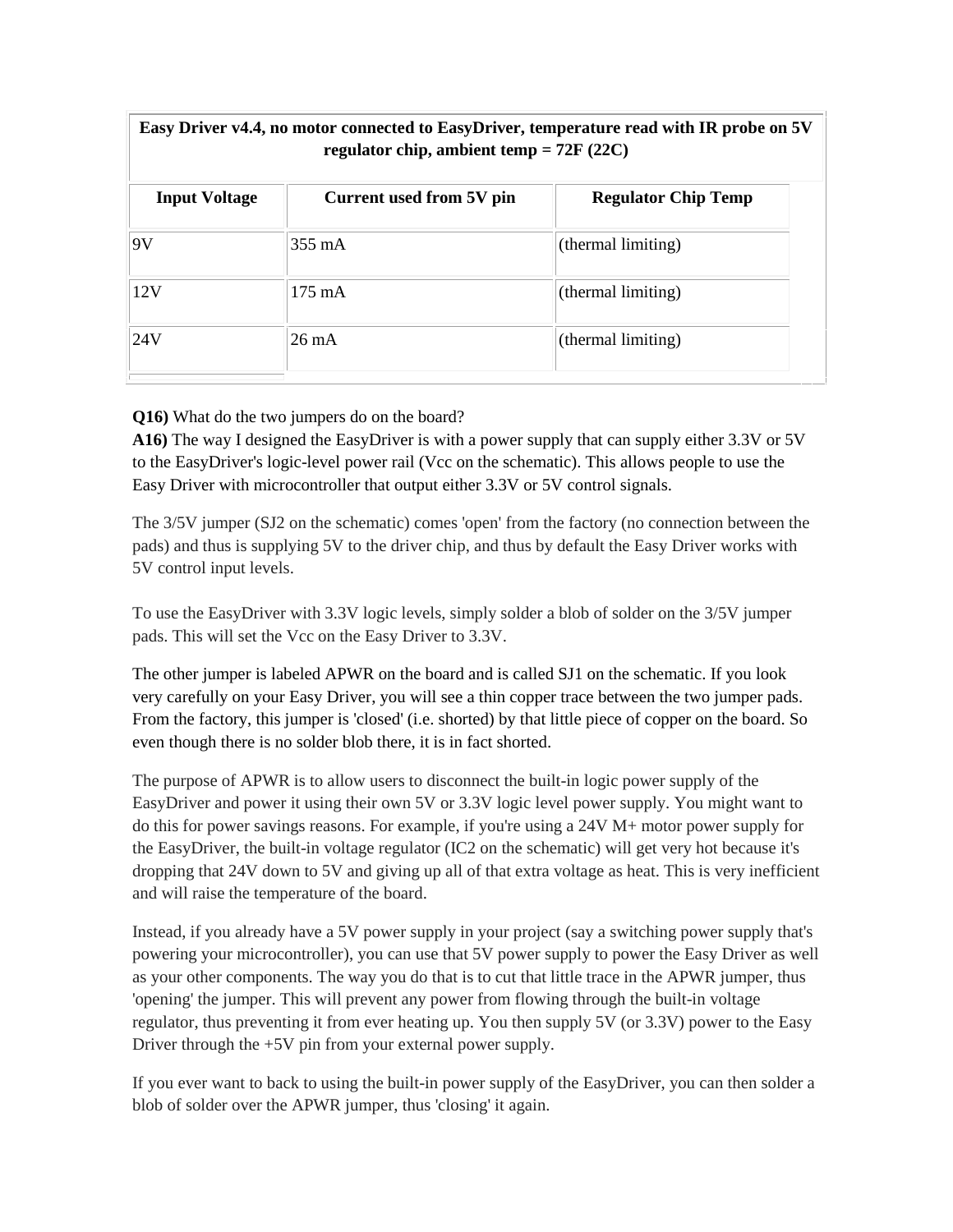It is very, very rare for people to use the APWR jumper. So unless you would like to power the logic side of the Easy Driver from your own power supply, you can leave it as it is from the factory.

**Q17)** Does it matter which order I power things on? Can the Easy Driver be damaged by the order that things power up?

**A17)** As far as I know, no. If you have a microcontroller board (like a chipKIT or Arduino) connected to your Easy Driver, and the microcontroller is powered from a different power supply than the BED is (say over USB from a PC), it might seem to make sense that powering up the microcontroller first would apply voltages to the Easy Driver pins before the ED is ready for them (since it isn't powered up yet) and cause damage. Based on my understanding of the input protection circuitry on the ED, and my extensive testing, there should be no damage caused in this situation. This answer only applies to the order in which power is applied to the boards - you still must not disconnect a motor from a ED that has power.